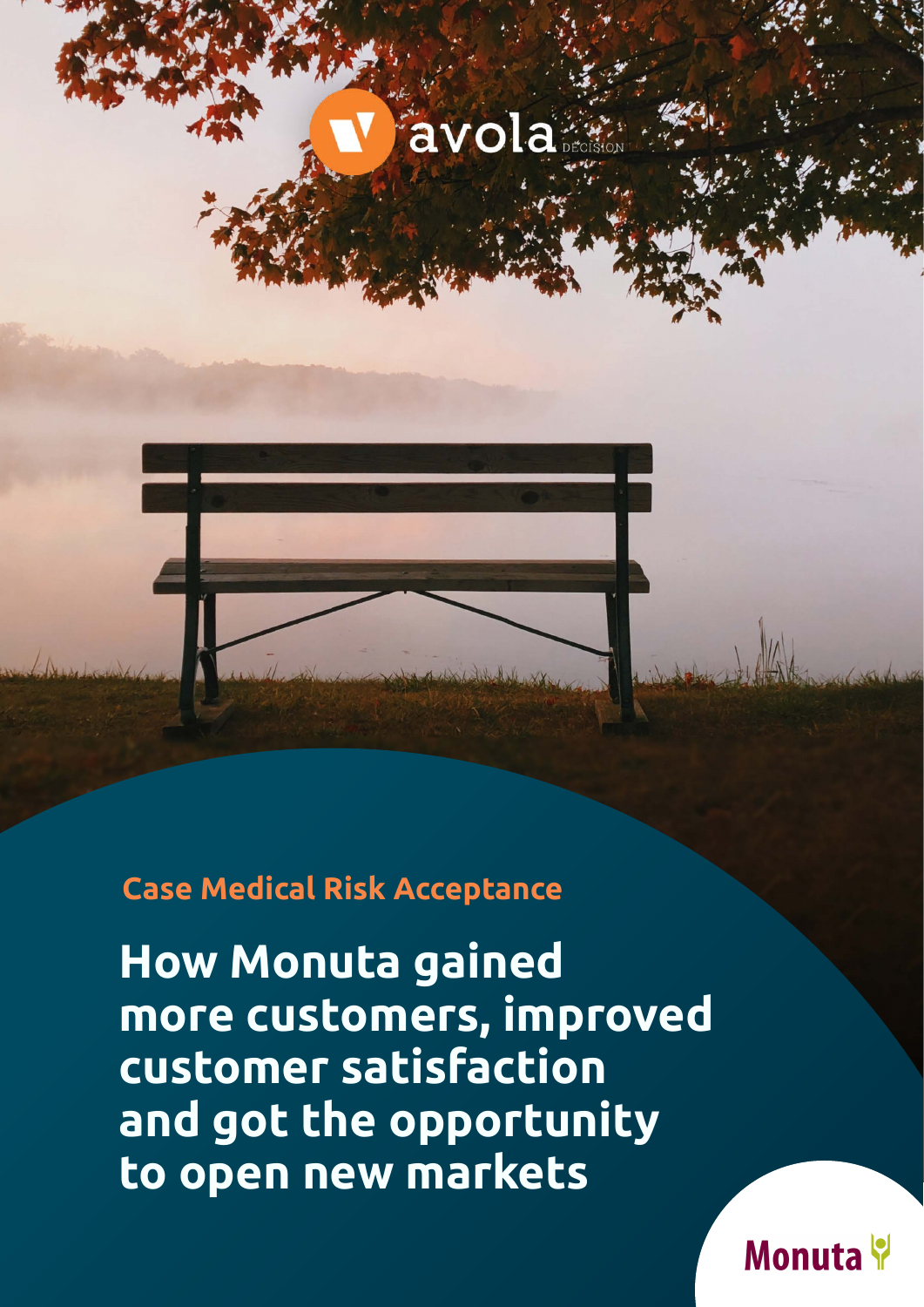# **Table of contents**

- **3 Introduction**
- **Challenge: Accept new applicants within minutes and stop inconsistent acceptance procedure 4**
- **5 Solution: Implementing a 100% straight-through solution**
- **Advantages: Consistency, higher satisfaction, cost reduction and faster acceptance 6**
- **7 Contact**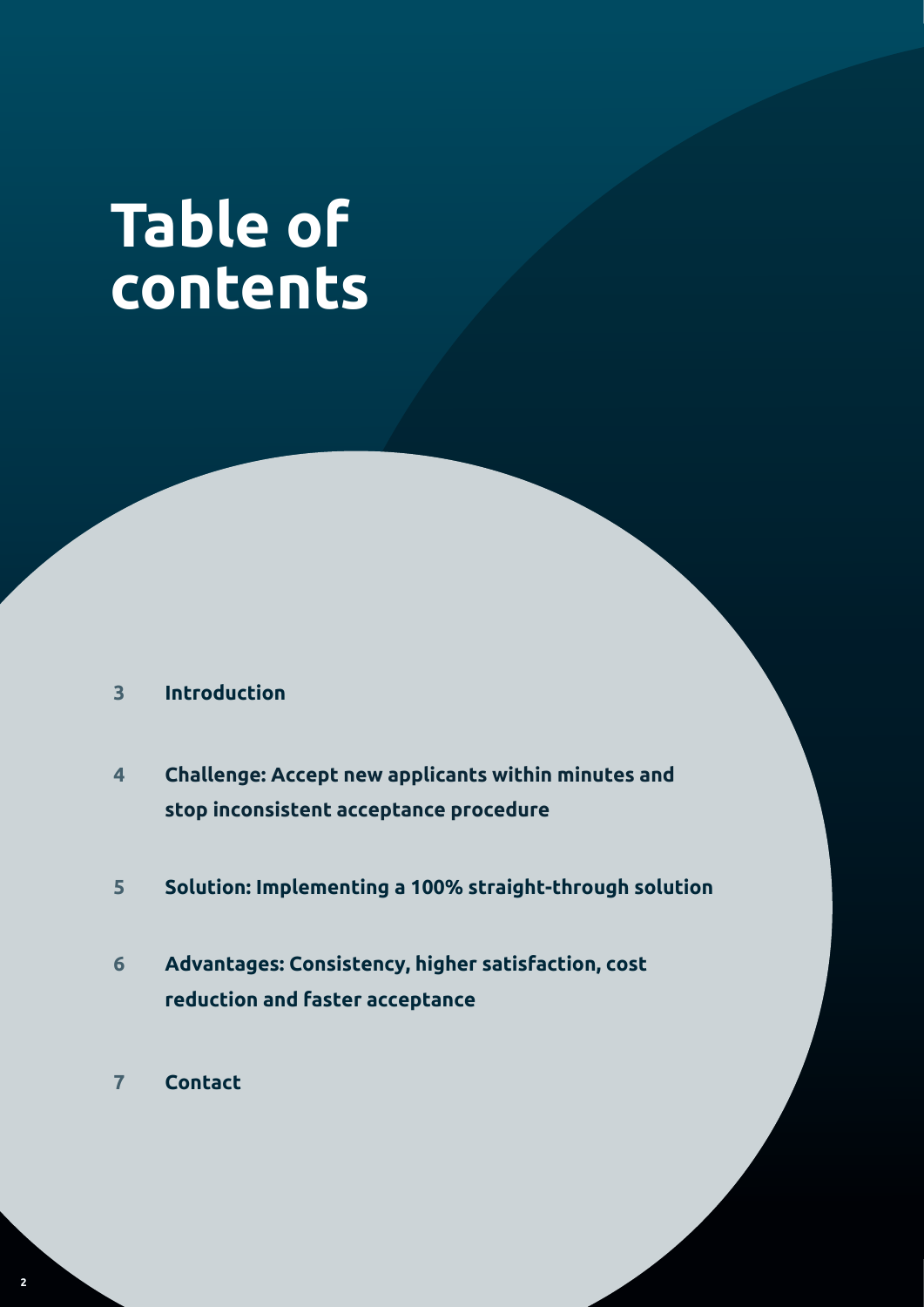

## **Introduction**

**When customers search for funeral insurance, they want to know immediately whether they can take out a policy. Until recently, that was by no means self-evident; the processing time for an application could take up to two weeks. At Monuta, customers immediately know if they are eligible for insurance and what the premium will be. Avola Decision provides Monuta with the scalability to enter the German market this year.** 

Monuta is a funeral company. In addition, the company offers funeral insurance. The company is one of the largest of its kind in the Netherlands. Hans van Gerrevink is the innovation manager at Monuta, responsible for the implementation of the new risk acceptance model.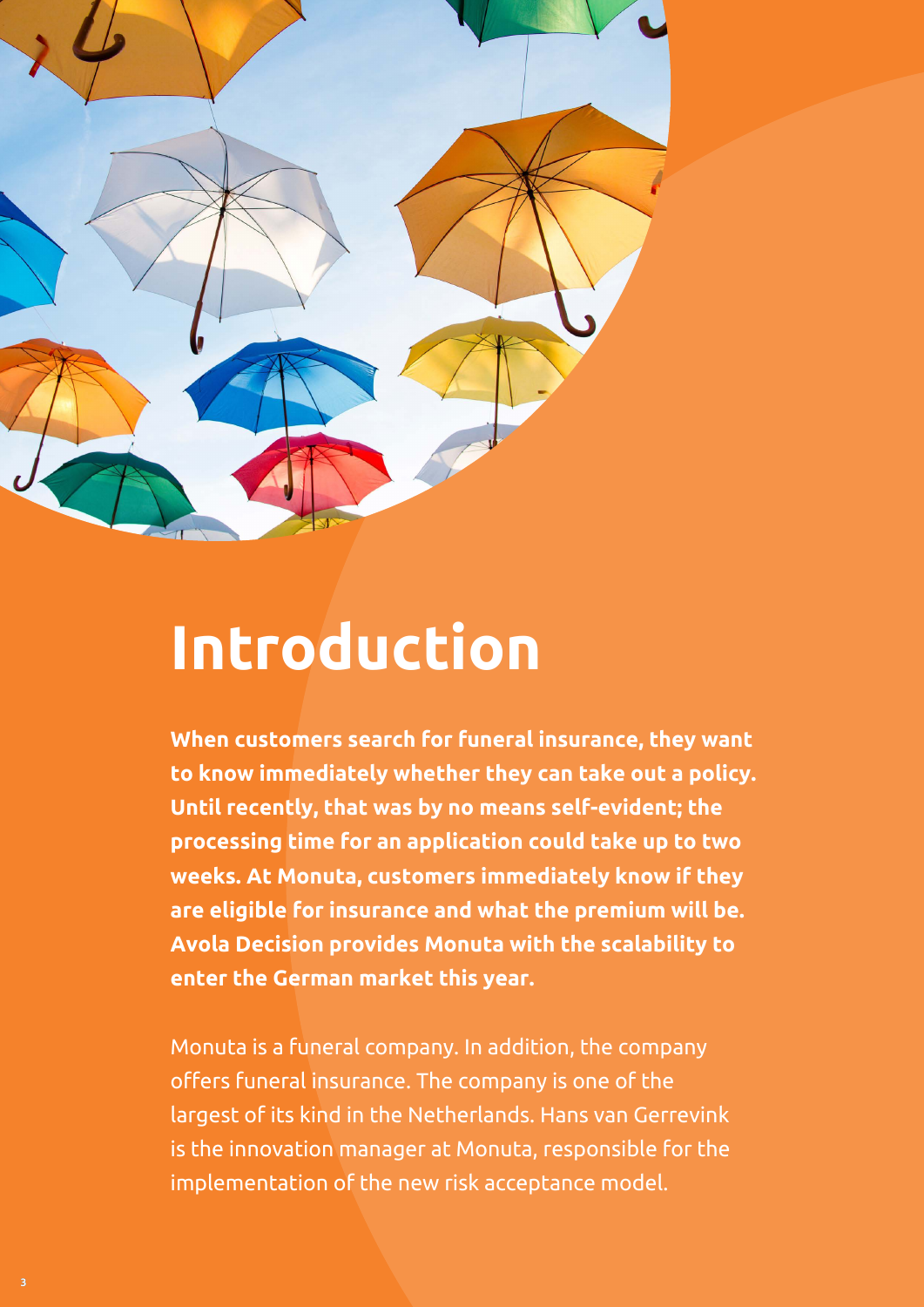#### **Challenge**

### **Accept new applicants within minutes and stop inconsistent acceptance procedure**

The medical risk acceptance process was the core of Monuta's challenge. Every insurance company has a specific set of rules to determine whether to accept or deny a new applicant. They also had a complex set of rules to determine the premium to be paid: Every case has a different risk combined with other factors such as age, gender and a combination of pathologies, which changes regularly. These rules are written down in procedures and are taught to the employees, who then interpret them to make the decisions.

"Six years ago we decided to improve the acceptance process for new customers," says Van Gerrevink. "Our customers don't easily talk about their medical history. Also, it is difficult for us to assess individual cases. Previously, we used all kinds of external factors and scientists to calculate the (over)probability of death within a certain period. Thereafter we looked at how much the premium should be in return. That sounds complicated, and it was. Sometimes a family member had to wait for an underwriting result, while the rest

of his family was immediately accepted. We wanted to change that."

As multiple employees needed to interpret these rules and make the decisions, this approach was very labour intensive. "We had a team of several medical underwriters to make and define the medical decisions for acceptance. That was labour intensive and time-consuming. The average throughput time for an application with potential insured customers with medical issues and the delivery of a quote to an applicant was two weeks. A period in which the potential customer could scope out other insurance companies as well."

The interpretation required by the decision process caused multiple issues. It made some decisions inconsistent. Two employees could receive the same medical information, yet come to a slightly different conclusion. A consistent approach is necessary and better to ensure the fair treatment of applicants.

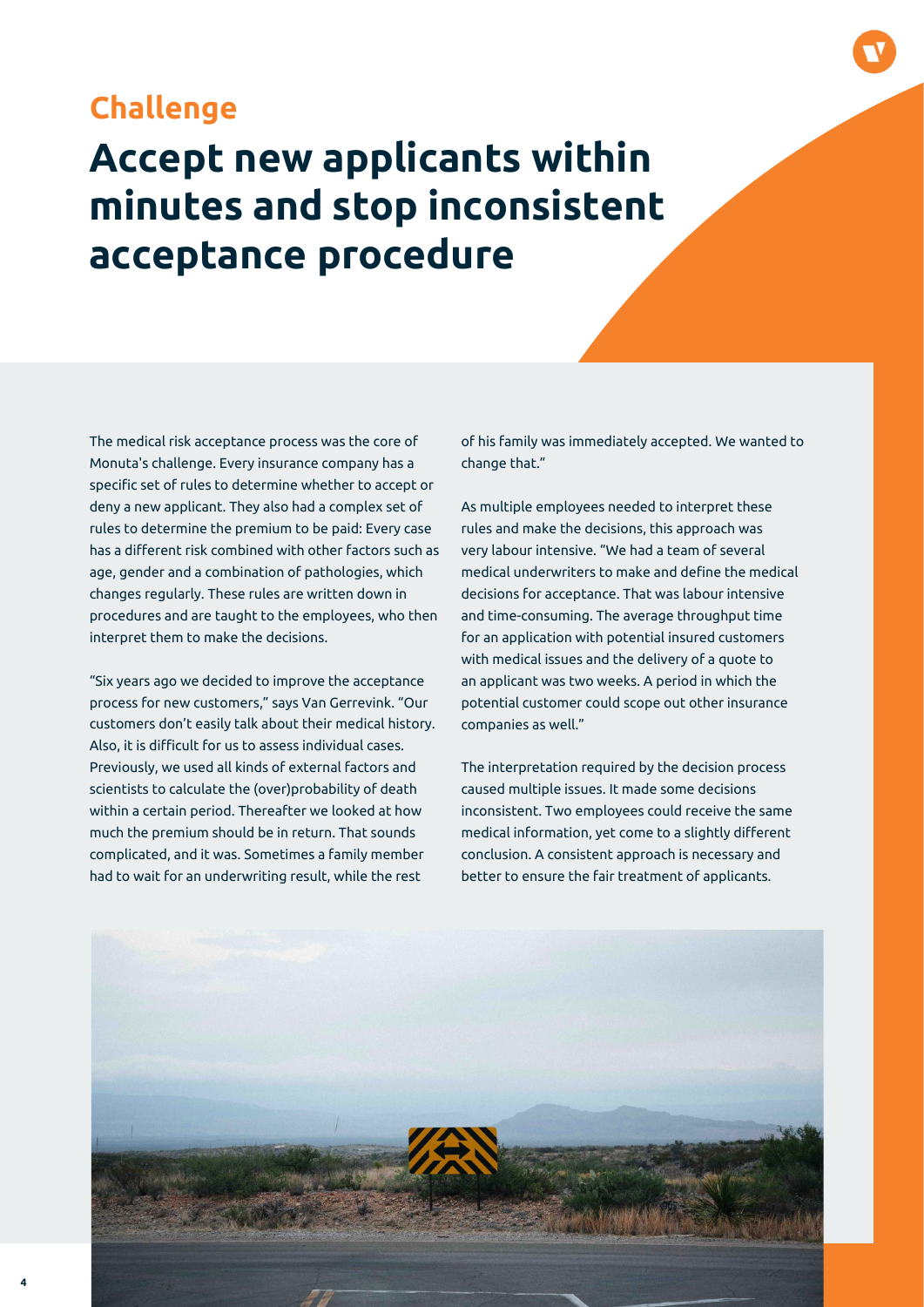## **Implementing a 100% straightthrough solution Solution**

The company needed a direct translation of company policy and legislation. This can be achieved by putting all the rules and policies into a decision model, and using Avola Decision to power and automate the decision making. When someone applies for insurance now, they will receive an answer as to whether or not the insurance company accepts them within milliseconds. Avola Decision results give the right input to instantly calculate the premium to be paid. The riskdecision is based on an extensive set of rules regarding medical issues.

*Hans van Gerrevink:* "We first set up the medical underwriting model with our partner Acumen, a

consulting firm. Which questions had to be asked, what did and didn't we want to know about potential customers? What are the risks that come with certain illnesses? After a long search, Avola Decision Platform turned out to be the flexible partner for us to model this into a decision engine."

"24/7 availability is crucial. It is a critical sales tool for us. If it doesn't deliver, sales will stall. Fortunately, we never had any disruption. Implementing this solution took the company – after solid preparation – six weeks, and gave Monuta a fast and user-friendly way to make these decisions."

| avola                           |               | DASHBOARD<br><b>DOMAINS</b>                          |                                                         | PROJECT                                                   | <b>DECISIONS</b>            | <b>TEST</b>                                                                                | <b>INSIGHTS</b> |                     |                                                               | search                 |                                                         | $\bullet$ | $\Omega$                                                        | $\boldsymbol{\Theta}$      |                                |                           |  |
|---------------------------------|---------------|------------------------------------------------------|---------------------------------------------------------|-----------------------------------------------------------|-----------------------------|--------------------------------------------------------------------------------------------|-----------------|---------------------|---------------------------------------------------------------|------------------------|---------------------------------------------------------|-----------|-----------------------------------------------------------------|----------------------------|--------------------------------|---------------------------|--|
| $\odot$<br><b>BUSINESS DATA</b> |               |                                                      |                                                         |                                                           |                             |                                                                                            |                 |                     |                                                               |                        |                                                         | BUSINESS! |                                                                 |                            |                                |                           |  |
| TRAVEL                          |               | F Enter a value to filter                            |                                                         |                                                           |                             |                                                                                            |                 |                     |                                                               |                        |                                                         |           |                                                                 |                            |                                |                           |  |
|                                 | 1d            | Business data name +                                 | Data type                                               |                                                           |                             | <b>New Business data</b>                                                                   |                 |                     |                                                               |                        | Data type info                                          |           |                                                                 |                            |                                |                           |  |
| CLAIM AUTOMATION                | 23            | Business trip coverage option                        | Pair - Business trip coverage<br>business trip coverage |                                                           |                             | Name*                                                                                      |                 |                     | $\begin{array}{c} \square \end{array}$                        |                        | { Business trip coverage, No<br>business trip coverage} |           |                                                                 | $\overline{\phantom{a}}$   |                                |                           |  |
|                                 | .50           | Cash coverage option                                 |                                                         | Pair - Cash covered / Cash n                              |                             | Technical value                                                                            |                 |                     |                                                               |                        | ( Cash covered, Cash not<br>covered)                    |           |                                                                 |                            |                                |                           |  |
|                                 | 47            | Claim object amount                                  |                                                         | Currency                                                  |                             | Description                                                                                |                 |                     |                                                               |                        | (EUR. dec. 2)                                           |           | $\odot$                                                         |                            |                                |                           |  |
|                                 | AR            | Claim Object Coverage                                | Patr - Covered / Not covered                            |                                                           |                             | Question                                                                                   |                 |                     |                                                               | (Covered, Not covered) |                                                         |           | $\odot$                                                         |                            |                                |                           |  |
|                                 | 46            | Claimobject category                                 | List - List of categories                               |                                                           |                             | Business concept *                                                                         |                 |                     |                                                               | $\ddot{}$              | (Phone, Clothing, Laptop,  )                            |           | $\textcircled{\scriptsize{1}}$                                  |                            |                                |                           |  |
|                                 | 44            | Damage precautions                                   |                                                         | Pair - Sufficient precautions<br>Insufficient precautions |                             | Business data type *<br>List data                                                          |                 |                     |                                                               | $\sim$                 | (Sufficient precautions,<br>Insufficient precautions)   |           | $\odot$                                                         |                            |                                |                           |  |
|                                 | 53            | Deductible own risk                                  |                                                         | Currency                                                  |                             |                                                                                            |                 |                     |                                                               |                        | EUR, dec. 0                                             |           | $\odot$                                                         |                            |                                |                           |  |
|                                 | $\mathcal{R}$ | End date of the trip                                 |                                                         |                                                           |                             |                                                                                            |                 |                     |                                                               |                        |                                                         |           |                                                                 |                            |                                |                           |  |
|                                 | 11.           | Extended travel period option                        |                                                         | v avola                                                   | <b>DASHBOARD</b>            | <b>DOMAINS</b>                                                                             | PROJECT         |                     | <b>DECISIONS</b><br><b>TEST</b><br><b>INSIGHTS</b>            |                        |                                                         |           | search                                                          |                            |                                | $\theta$<br>$\Omega$<br>٠ |  |
|                                 | $-41$         | Forced entry signs on storage<br>location            | $\odot$                                                 | AC                                                        |                             | Start date of the trip<br>OateTime                                                         |                 |                     | End date of the trip                                          |                        |                                                         |           | Trip duration                                                   |                            |                                |                           |  |
|                                 | 35            | Insured person activities during<br>luggage incident |                                                         |                                                           |                             |                                                                                            |                 |                     | DateTime                                                      |                        | is difference between                                   |           | Timespan<br>[Start date of the trip] and [End date of the trip] |                            |                                |                           |  |
|                                 | 27            | Insured persons liability for<br>damage              | TRAVEL CLAIM AUTOMATION                                 |                                                           |                             |                                                                                            |                 |                     |                                                               |                        |                                                         |           |                                                                 |                            |                                |                           |  |
|                                 |               |                                                      |                                                         |                                                           | TRAVEL DESTINATION COVERAGE |                                                                                            |                 |                     |                                                               |                        |                                                         |           |                                                                 |                            |                                |                           |  |
|                                 |               |                                                      |                                                         |                                                           |                             | Analysis period 27/01/2021-30/01/2021                                                      |                 |                     |                                                               |                        |                                                         |           |                                                                 |                            |                                |                           |  |
|                                 |               |                                                      |                                                         | AC                                                        |                             | Travel destination region                                                                  |                 |                     | Travel destination circumstances                              |                        |                                                         |           | Worldwide coverage option                                       |                            | Travel destination coverage    |                           |  |
|                                 |               |                                                      |                                                         |                                                           |                             | List<br>(World, Europe, Homeland.)                                                         |                 |                     | Pair<br>(Good travel circumstances, Bad travel circumstances) |                        |                                                         |           | Pair<br>(Worldwide coverage, No worldwide coverage.)            |                            | Pair<br>(Covered, Not covered) |                           |  |
|                                 |               |                                                      |                                                         | $\mathbf{Y}$                                              | 15                          |                                                                                            | Homeland        |                     |                                                               |                        |                                                         |           |                                                                 |                            | 15                             | Covered                   |  |
|                                 |               |                                                      |                                                         | $\overline{2}$                                            | h                           |                                                                                            | World Europe    | 15                  | Bad travel circumstances                                      |                        |                                                         |           |                                                                 |                            | is:                            | Not covered               |  |
|                                 |               |                                                      |                                                         | $3 -$                                                     | 18                          |                                                                                            | Europe          | $ 12\rangle$        | Good travel circumstances                                     |                        |                                                         |           |                                                                 |                            | 1s                             | Covered                   |  |
|                                 |               |                                                      |                                                         | $A$                                                       | 19                          |                                                                                            | World           | $\mathbb{I} \Sigma$ | Good travel circumstances                                     |                        | $\rm{1g}$                                               |           | Worldwide.coverage                                              |                            | 15                             | Covered                   |  |
|                                 |               |                                                      |                                                         | S                                                         | 15.                         |                                                                                            | World           | 19.                 | Good travel circumstances                                     |                        | 15                                                      |           | No worldwide coverage                                           |                            | IŞ.                            | Not covered               |  |
|                                 |               |                                                      |                                                         |                                                           |                             | TRAVEL DESTINATION REGION                                                                  |                 |                     |                                                               |                        |                                                         |           |                                                                 |                            |                                |                           |  |
|                                 |               |                                                      |                                                         |                                                           |                             | Travel destination type                                                                    |                 |                     | Travel destination country                                    |                        |                                                         |           |                                                                 |                            |                                | Travel destinati          |  |
|                                 |               |                                                      |                                                         | AC.                                                       |                             | Part<br><b>List</b><br>(Domestic, International)<br>/ Afghanistan, Algeria, Argentina,  J. |                 |                     |                                                               |                        |                                                         |           |                                                                 | List:<br>(World, Europe, H |                                |                           |  |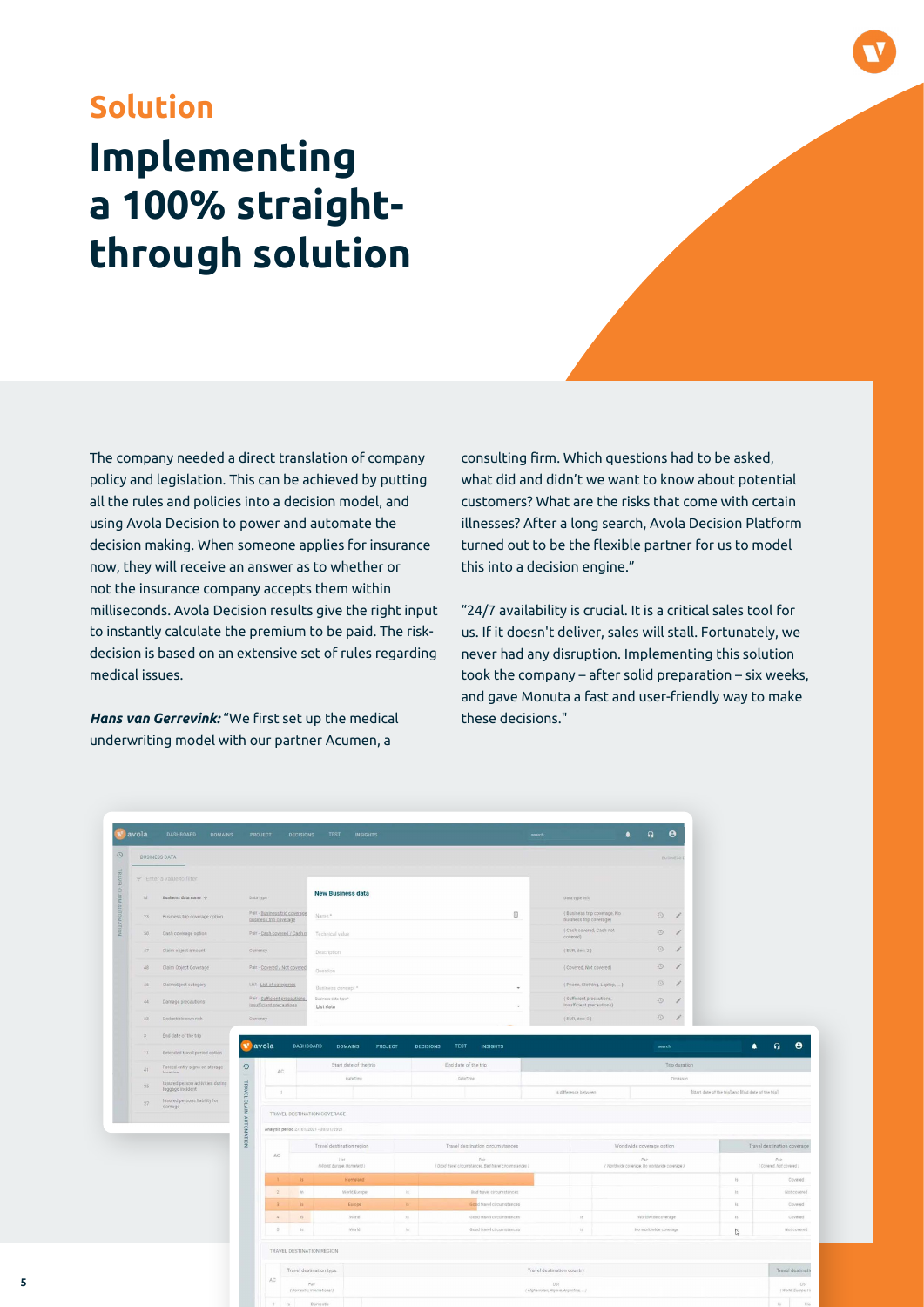#### **Advantages**

### **Consistency, higher satisfaction, cost reduction and faster acceptance**

**Consistent approach of new customers, higher customer satisfaction and acceptance processing time from two weeks to several minutes. And underwriting cost reduction of approcimately 10%.** The decision-making is now completely automated. With one push of a button, the decision of whether to medically accept or decline an applicant is made. This new approach is much less labour intensive - Monuta saved several FTEs - and decisions are made real-time now. This enabled clear and consistent decision making because the personal interpretation was bypassed removing subjectivity.

Customer satisfaction levels have improved significantly. Potential customers now immediately know how and at what premium they can be insured. "About a quarter of potential new customers require further investigation. A substantial group which we can now help much faster", says Van Gerrevink. All resulted in a revenue increase as the potential customer got the offer for its insurance immediately and no longer chose the competition. Monuta now uses the same decision logic for four different front-end systems, which only need to be adjusted once if a change is required. The company has just finished migration to the improved cloud solution from Avola, which allows the company more features for evaluation of the business process.

The collaboration with Avola enables Monuta to disrupt other markets as well. Germany has a different insurance market ánd customer perception than the Netherlands, but Avola Decision will help the company overcome those barriers. Van Gerrevink: "In Germany, people are used to taking out life insurance without answering medical questions. As a result, every customer pays a higher premium and has a waiting period: In Germany, it's almost standard not to be insured during the first three years of subscription. We'd like to change that. By establishing our model of medical acceptance with the five main questions in Germany, we hope to conquer and change the German market."

Automating decision making allows the company to simulate with policy underwriting changes. What would happen to the conclusion of the decisions if they made certain changes in the rules and policy? How would it affect the applicants? How sensitive is a specific rule? All these questions can be answered by simulating scenarios in Avola Decision now. "We're really happy we can now provide 100% of our potential customers with a satisfying answer."